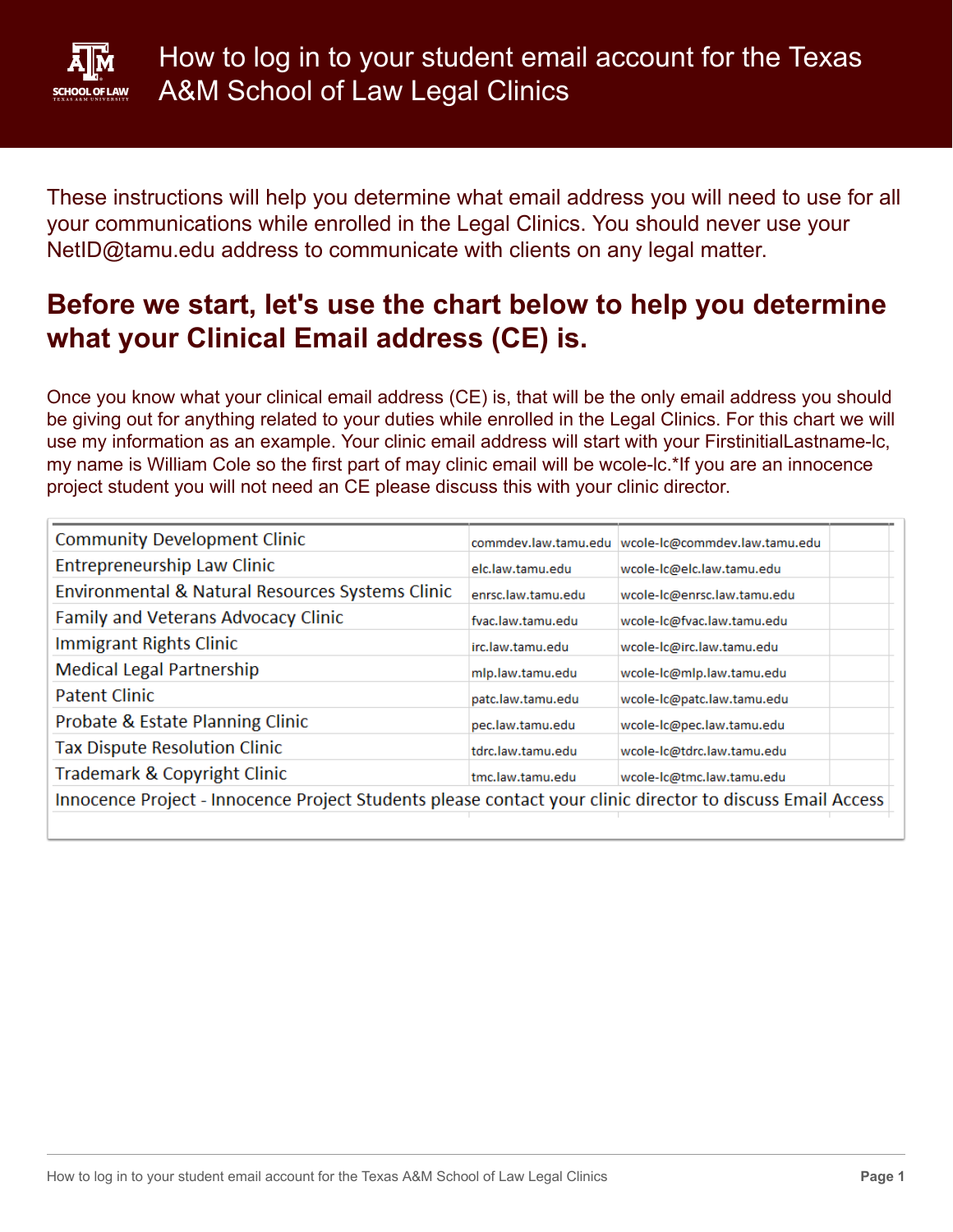

## **Now that you know what your email address let's get you logged in.**

Open the web browser of your choice (please note that you will need to possibly sign out of CAS in all open browser windows or open a new incognito window to properly sign into your CE) and navigate to https://shared-mailbox.it.tamu.edu.

| <b>Shared Mailboxes</b><br>×                                                |                              |
|-----------------------------------------------------------------------------|------------------------------|
| $\leftarrow$ $\rightarrow$ C $\leftarrow$<br>shared-mailbox.it.tamu.edu     | 网                            |
| <b>Texas A&amp;M University</b><br>Д™<br>Division of Information Technology |                              |
|                                                                             |                              |
|                                                                             | <b>Shared Mailboxes</b>      |
|                                                                             | Shared Mailbox Address<br>Go |
|                                                                             |                              |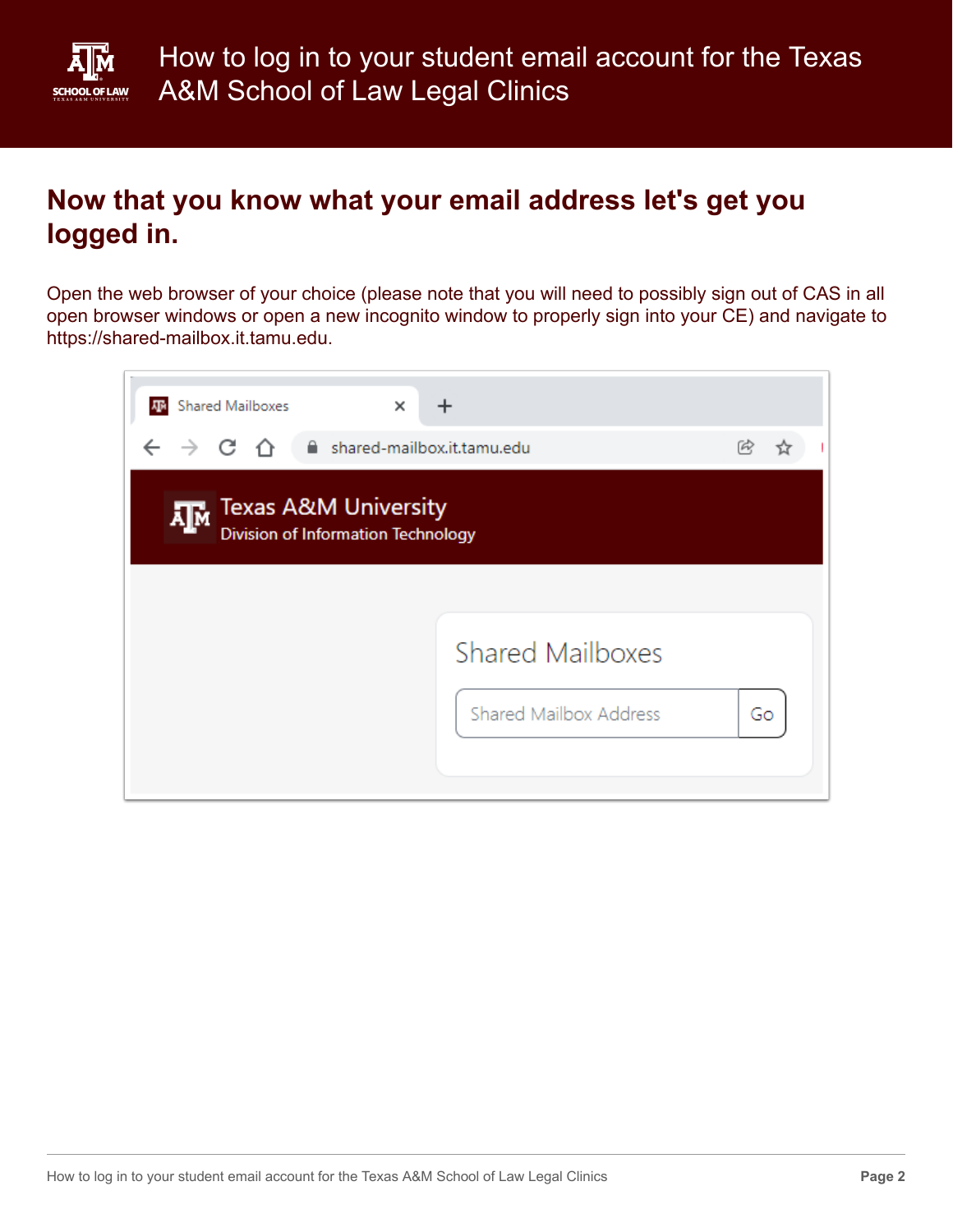

## **Type your CE in the Shared Mailbox Address box and click Go.**

| <b>Shared Mailboxes</b>                                                     | $\times$                                                                                         |  |  |  |  |
|-----------------------------------------------------------------------------|--------------------------------------------------------------------------------------------------|--|--|--|--|
| $\leftarrow$ $\rightarrow$ C A                                              | ■ shared-mailbox.it.tamu.edu<br>网                                                                |  |  |  |  |
| <b>Texas A&amp;M University</b><br>Д™<br>Division of Information Technology |                                                                                                  |  |  |  |  |
|                                                                             | <b>Shared Mailboxes</b><br>wcole-lc@commdev.law.tamu.ec<br>Go<br>⊠ wcole-lc@commdev.law.tamu.edu |  |  |  |  |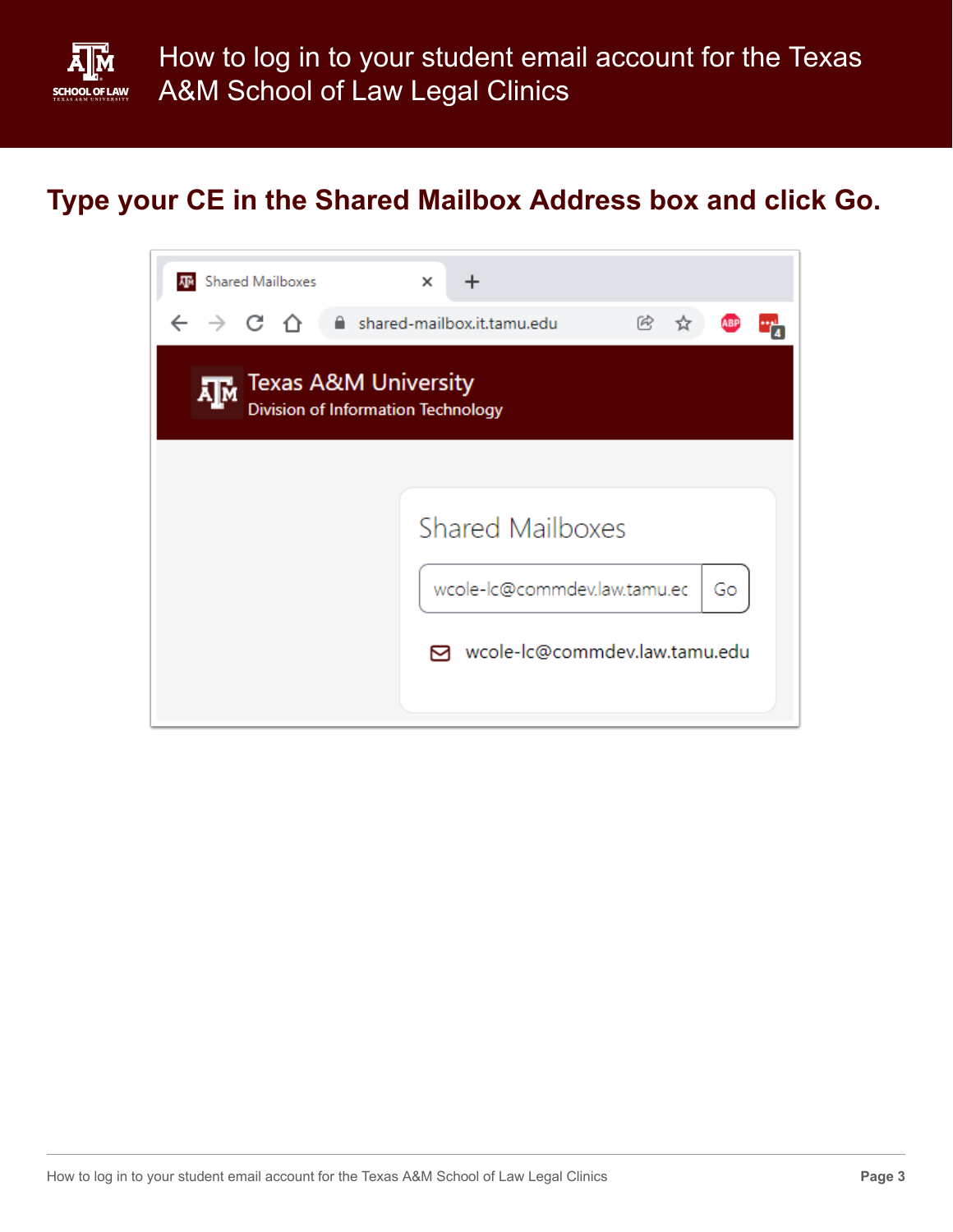

**On the next screen you will need to login with your NetID@tamu.edu email address (you should not enter your CE on this screen it has to be your NetID email address.) and click Next.**

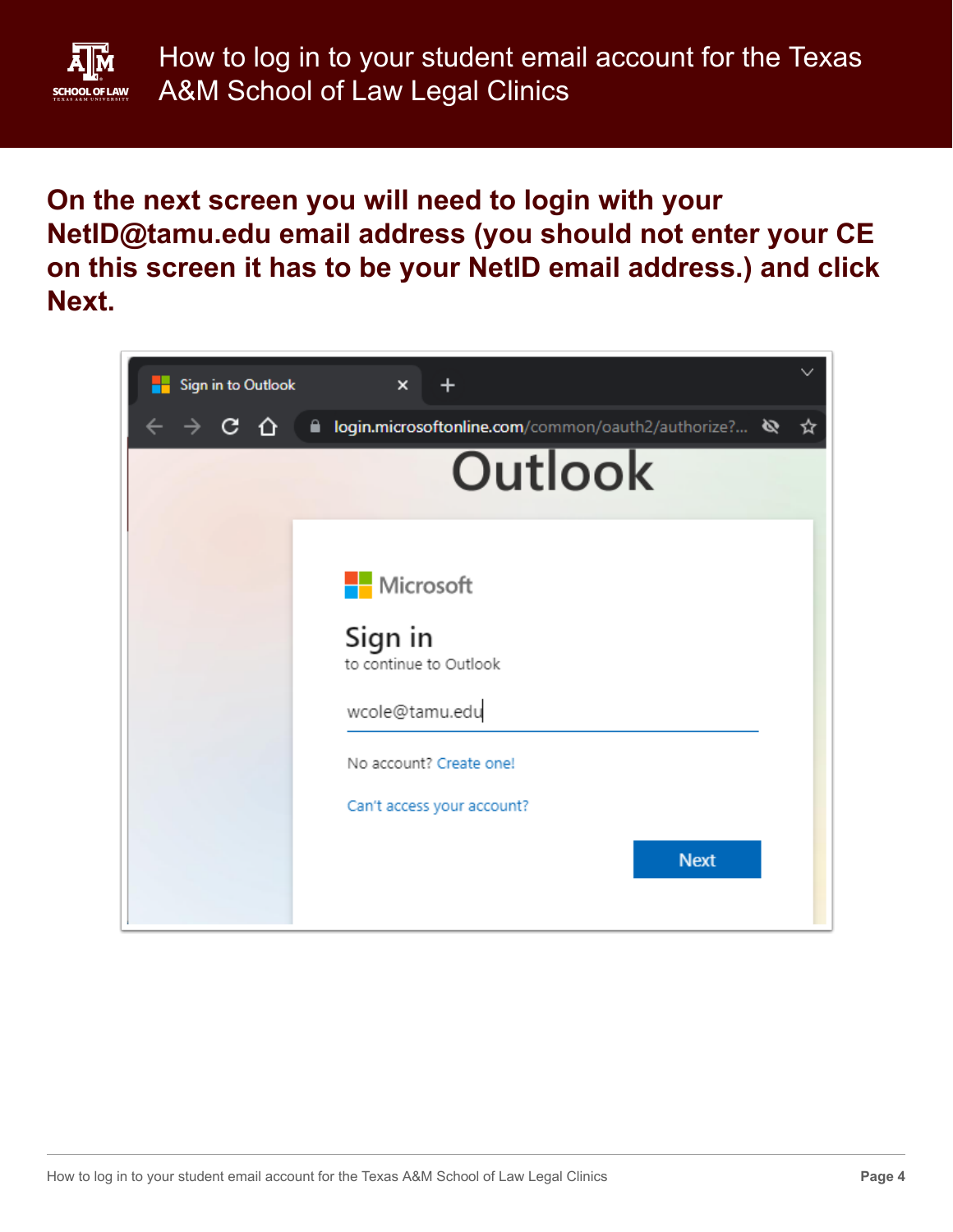

#### **Enter the same password that you use to log in to https://howdy.tamu.edu and click Sign in.**

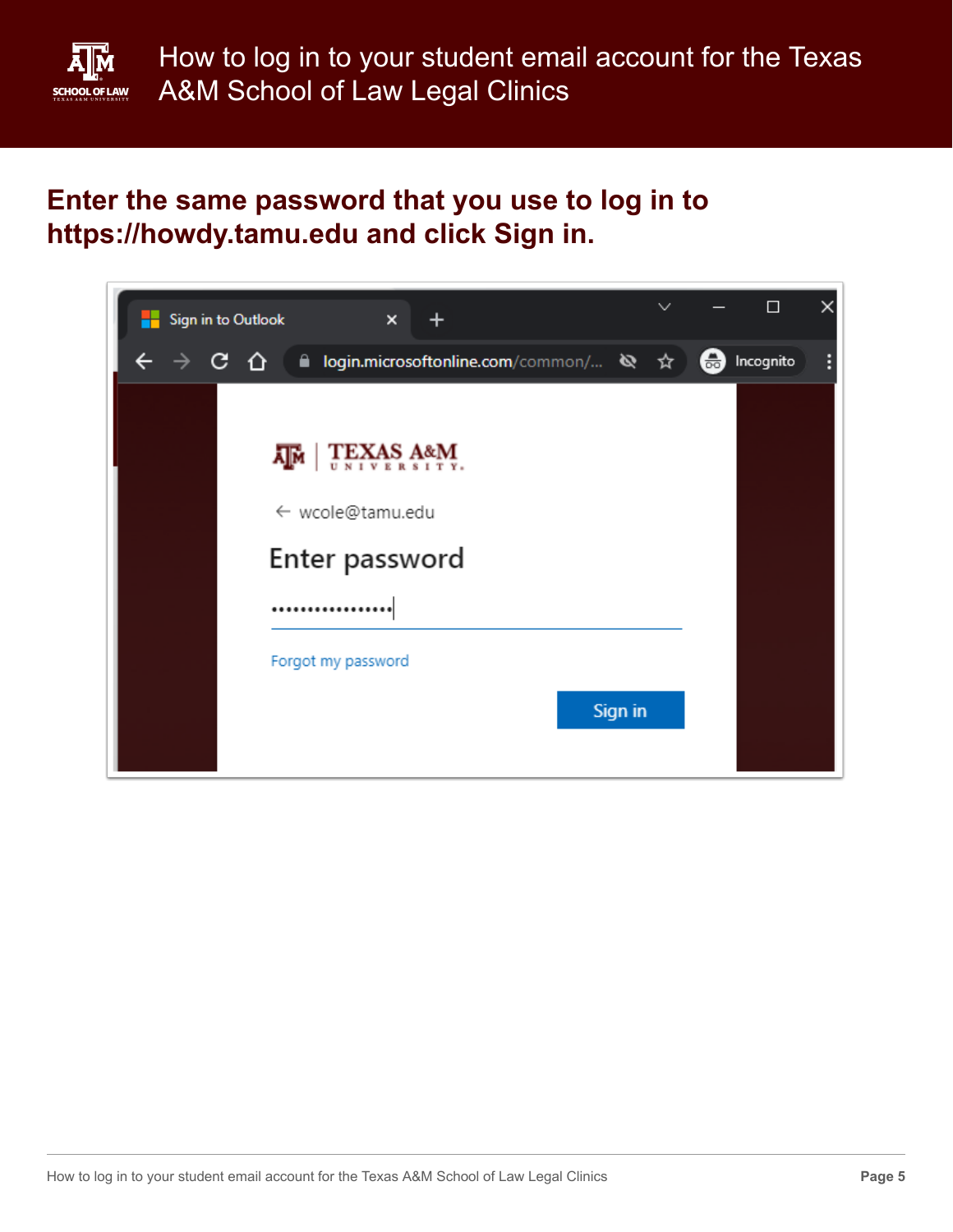

# **Click your Duo authentication method of choice.**

| Two-Factor Authentication<br>❸ | +<br>$\times$                          |     |         | $\Box$           | × |
|--------------------------------|----------------------------------------|-----|---------|------------------|---|
| C<br>⇧                         | api-7af2c673.duosecurity.com/frame/pro | ☆ 』 | ❸       | Incognito        | ፧ |
|                                |                                        |     |         |                  |   |
|                                |                                        |     |         |                  |   |
|                                |                                        |     |         |                  |   |
|                                | Choose an authentication method        |     |         |                  |   |
|                                | Duo Push RECOMMENDED<br>M              |     |         | Send Me a Push   |   |
| What is this? 다                | (२) Call Me                            |     | Call Me |                  |   |
| Need help?<br>Secured by Duo   | Passcode<br>m                          |     |         | Enter a Passcode |   |
|                                | Remember me for 5 days                 |     |         |                  |   |
|                                |                                        |     |         |                  |   |
|                                |                                        |     |         |                  |   |
|                                |                                        |     |         |                  |   |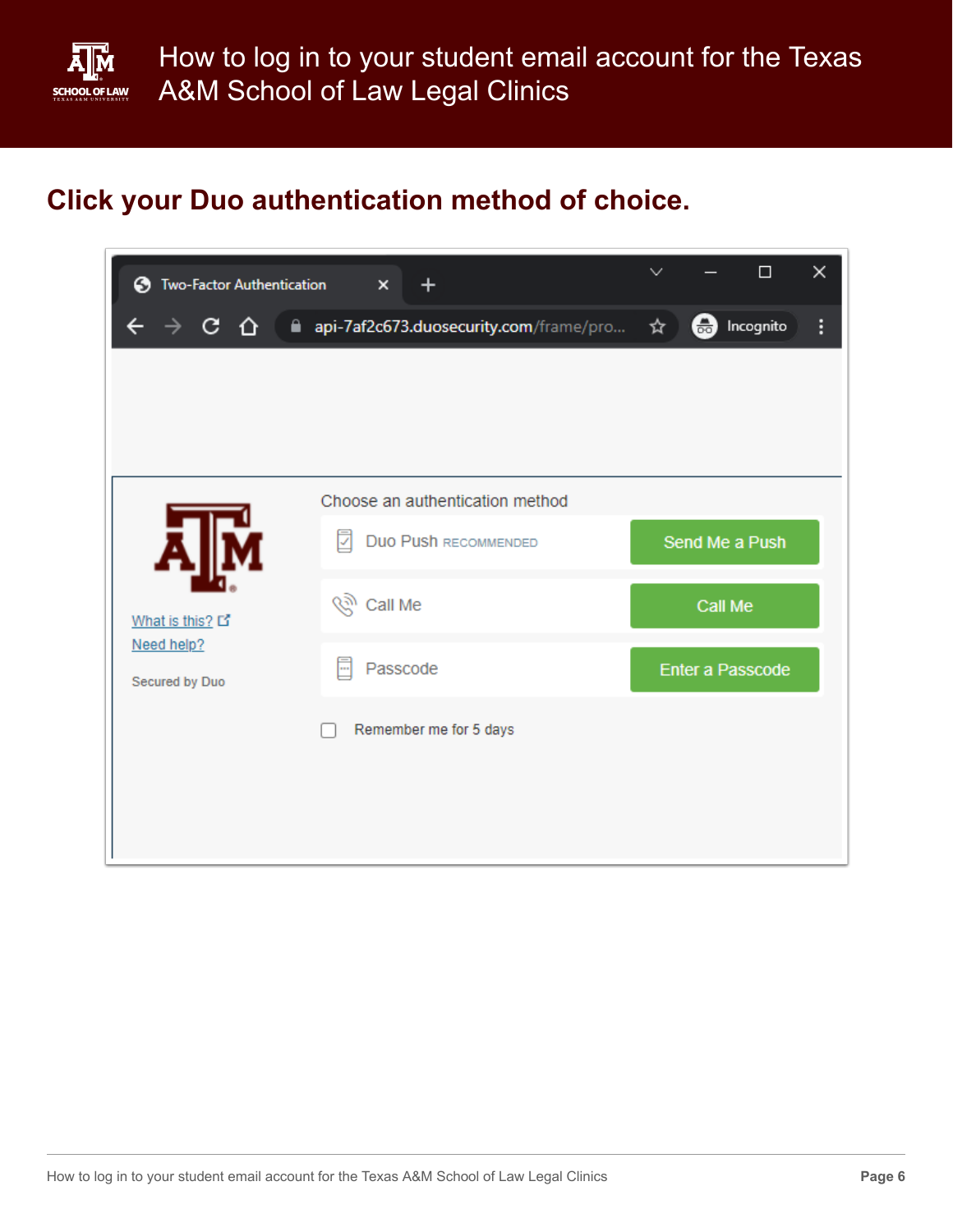

How to log in to your student email account for the Texas A&M School of Law Legal Clinics

# **On this screen click No.**

| Sign in to Outlook<br>$\boldsymbol{\mathsf{x}}$                    | $\checkmark$ |    | П         |  |
|--------------------------------------------------------------------|--------------|----|-----------|--|
| ill login.microsoftonline.com/common/feder ☆                       |              | 60 | Incognito |  |
|                                                                    |              |    |           |  |
| <b>TEXAS A&amp;M</b><br>ДM                                         |              |    |           |  |
| wcole@tamu.edu                                                     |              |    |           |  |
| Stay signed in?                                                    |              |    |           |  |
| Do this to reduce the number of times you are asked<br>to sign in. |              |    |           |  |
| Don't show this again                                              |              |    |           |  |
| No                                                                 | Yes          |    |           |  |
|                                                                    |              |    |           |  |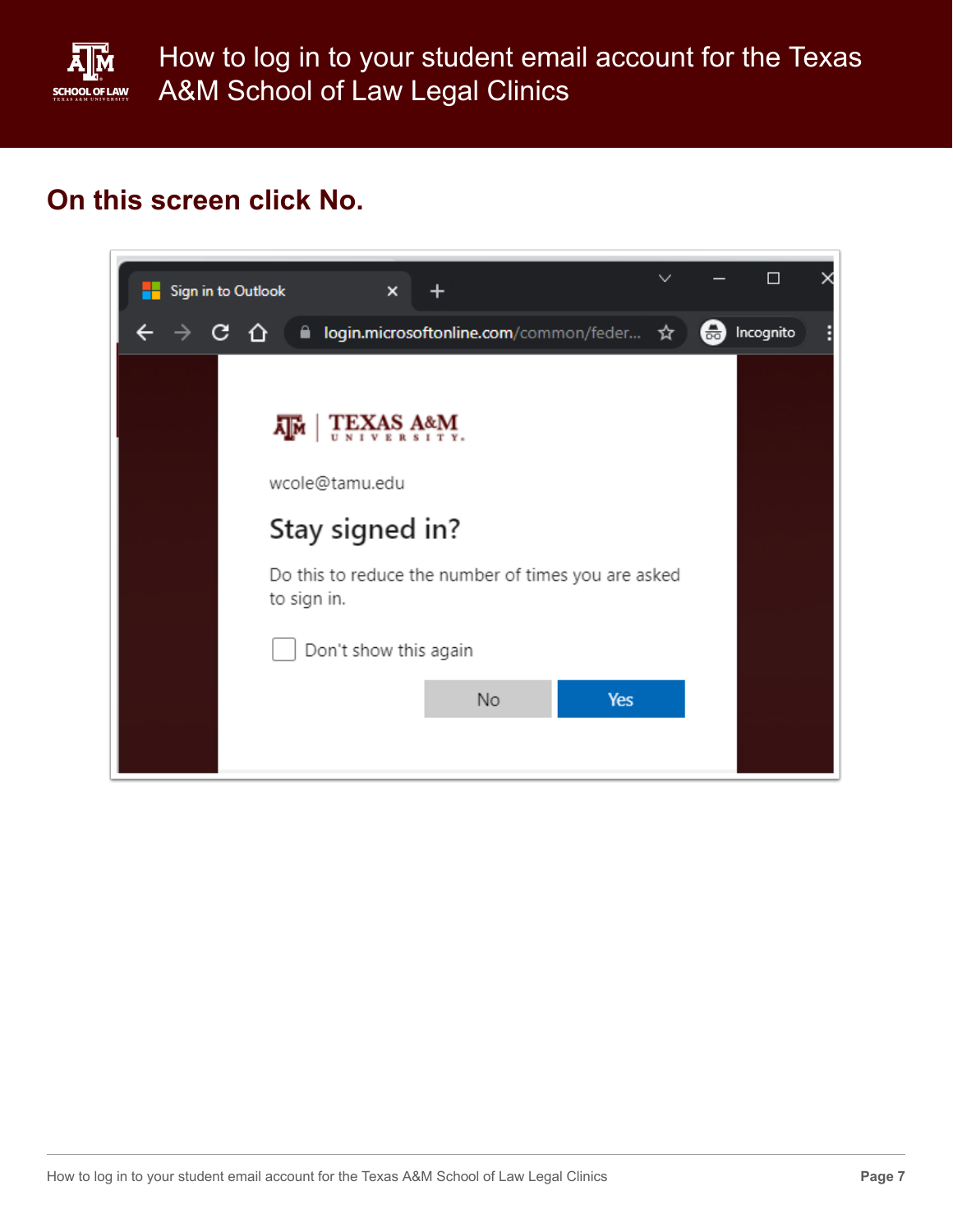

# **You should now be in your CE mailbox.**